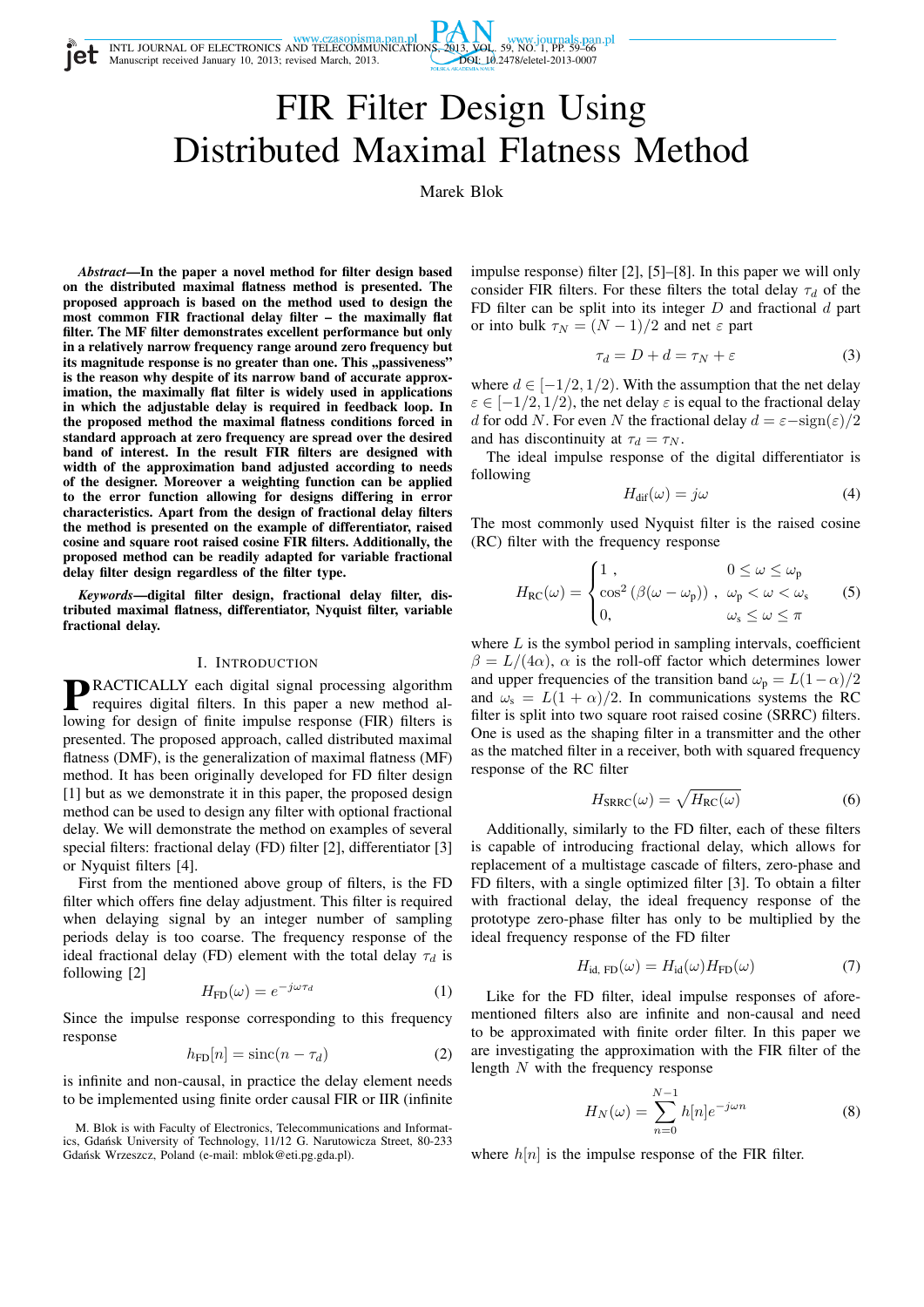

The performance of the designed FIR filter can be assessed This leads us to equation based on magnitude response approximation error

$$
MAE(\omega) = |H_N(\omega)| - |H_{id}(\omega)| \tag{9}
$$

and group delay error

$$
GDE(\omega) = \tau_{\text{grp}}(\omega) - \tau_{\text{id}}(\omega) = \tau_{\text{grp}}(\omega) - \tau_d \tag{10}
$$

where group delay

$$
\tau_{\rm grp}(\omega) = -\operatorname{Im}\left(\frac{H_N^{(1)}(\omega_k)}{H_N(\omega_k)}\right) \tag{11}
$$

 $H_N^{(i)}(\omega)$  denotes the *i*-th, here first, derivative of the frequency response  $H_N(\omega)$ .

Often instead of using two aforementioned error responses a single characteristic, the complex approximation error is used

$$
E(\omega) = H_N(\omega) - H_{\text{id}}(\omega) \tag{12}
$$

In derivations it is often more convenient to use the modified error with removed phase component related to the bulk delay  $\tau_N$ 

$$
\hat{E}(f) = E(f)e^{j\omega \tau_N} = \hat{H}_N(\omega) - \hat{H}_{\text{id}}(\omega)
$$
 (13)

For example in the minimax filter design [2], [9], [10] the maximum value of the magnitude of complex approximation error (12) is minimized in given approximation band, while for least squares (LS) filters [2] the energy of this error is minimized. Also the maximally flat (MF) FD filter design, presented in more detail in the next section, is based on the same error function.

#### II. MF FD FILTER DESIGN

The MF FD filters [2], [11]–[14] have very narrow band of good approximation located around zero frequency but their main advantage is their passivity [15], which means that their magnitude response at all frequencies is equal to or less than one. This property is very important if such a filter has to be used in a feedback loop. The novel DMF filter design method investigated here is the generalization of MF filter design. In the proposed approach the design equations are based, like in MF approach, on complex approximation error but the iterative optimization can be based also on different error functions. Additionally, a weighting function can be applied, which makes design more flexible.

The MF FD filter is characterized by maximal flatness forced at frequency  $\omega = 0$ . This means that complex approximation error (12) or (13) and its  $N-1$  derivatives  $\hat{E}^{(i)}(\omega)$ , where  $i = 1, 2, \ldots, N - 1$  have to satisfy the following condition

$$
\hat{E}^{(i)}(\omega_0) = \hat{H}_N^{(i)}(\omega_0) - \hat{H}_{\rm id}^{(i)}(\omega_0) = 0 \tag{14}
$$

at frequency of maximal flatness, which in this case is  $\omega_0 =$ 0. This means that derivatives of frequency responses of the designed FIR filter and the ideal filter have to be equal at  $\omega_0$ 

$$
\hat{H}_{N}^{(i)}(\omega_0) = \hat{H}_{\rm id}^{(i)}(\omega_0)
$$
\n(15)

where the  $i^{\text{th}}$  derivative of  $\hat{H}_N(\omega)$ 

$$
\hat{H}_N^{(i)}(\omega_0) = (-j)^i \sum_{n=0}^{N-1} h[n](n - \tau_N)^i e^{-j\omega_0(n - \tau_N)}
$$
(16)

$$
\sum_{n=0}^{N-1} h[n](n - \tau_N)^i e^{-j\omega_0(n - \tau_N)} = j^i \hat{H}_{\text{id}}^{(i)}(\omega_0) \qquad (17)
$$

Since the derivative of  $\hat{H}_{\text{id}}(\omega_0)$  for FD filter is following

$$
\hat{H}_{FD}^{(i)}(\omega_0) = (-j)^i \varepsilon^i e^{-j\omega_0 \varepsilon} \tag{18}
$$

the condition for  $i$ -th derivative (17), which we will call further the  $i$ -th order condition, can be expressed by the following equation

$$
\sum_{n=0}^{N-1} (n - \tau_N)^i e^{-j\omega_0 (n - \tau_N)} h[n] = \varepsilon^i e^{-j\omega_0 \varepsilon}
$$
 (19)

For  $\omega_0 = 0$ , which is the case of the MF filter, the condition (19) simplifies to

$$
\sum_{n=0}^{N-1} (n - \tau_N)^i h[n] = \varepsilon^i
$$
 (20)

To obtain the impulse response of the MF filter we need to solve a set of N equations (20) with  $i = 0, 1, \ldots, N - 1$ .

# III. DMF FILTER DESIGN

The MF approach can be readily generalized. Instead of choosing  $\omega_0 = 0$  for all conditions we can distribute these conditions over several different frequencies. Using such an approach, called the DMF method [1], [16], we select a set of  $N$  independent equations based on conditions specified with (19) and for each  $k = 0, 1, \ldots, N - 1$  we need to specify a condition order  $i_k$  and a frequency  $\omega_k$  at which this condition is forced. This selection determines properties of the designed filter which will be further discussed in the next section.

For  $\omega_k = 0$  the condition (17) simplifies to equation

$$
\sum_{n=0}^{N-1} (n - \tau_N)^{i_k} h[n] = j^{i_k} \hat{H}_{\text{id}}^{(i_k)}(0) \tag{21}
$$

Since frequency responses of filter with real coefficient is a Hermitian function, all the coefficients in the above equation are real. Nevertheless, in the DMF method frequencies  $\omega_k$ in (19) are in general not equal to zero. Therefore coefficients of the equation (17) are complex valued, which increases numerical costs and allows for impulse responses with complex samples. In practice coefficients of the designed filter are expected to be real. In order to guarantee the real impulse response of the designed filter, for each condition with  $\omega_k \neq 0$  there must be also the condition of the same order for frequency  $-\omega_k$ . Because frequency response of the filter with real impulse response is Hermitian even symmetric, its derivatives demonstrate the following properties

$$
H^{(i_k)}(-\omega) = \begin{cases} \text{conj}\left(H^{(i_k)}(\omega)\right), & i_k = 0, 2, 4, \dots \\ -\text{conj}\left(H^{(i_k)}(\omega)\right), & i_k = 1, 3, 5, \dots \end{cases} \tag{22}
$$

where  $\text{conj}(x)$  means complex conjugate of x. Therefore, based on the Hermitian symmetry of the frequency response of the designed filter, two conditions for  $\omega_k$  and  $-\omega_k$ , with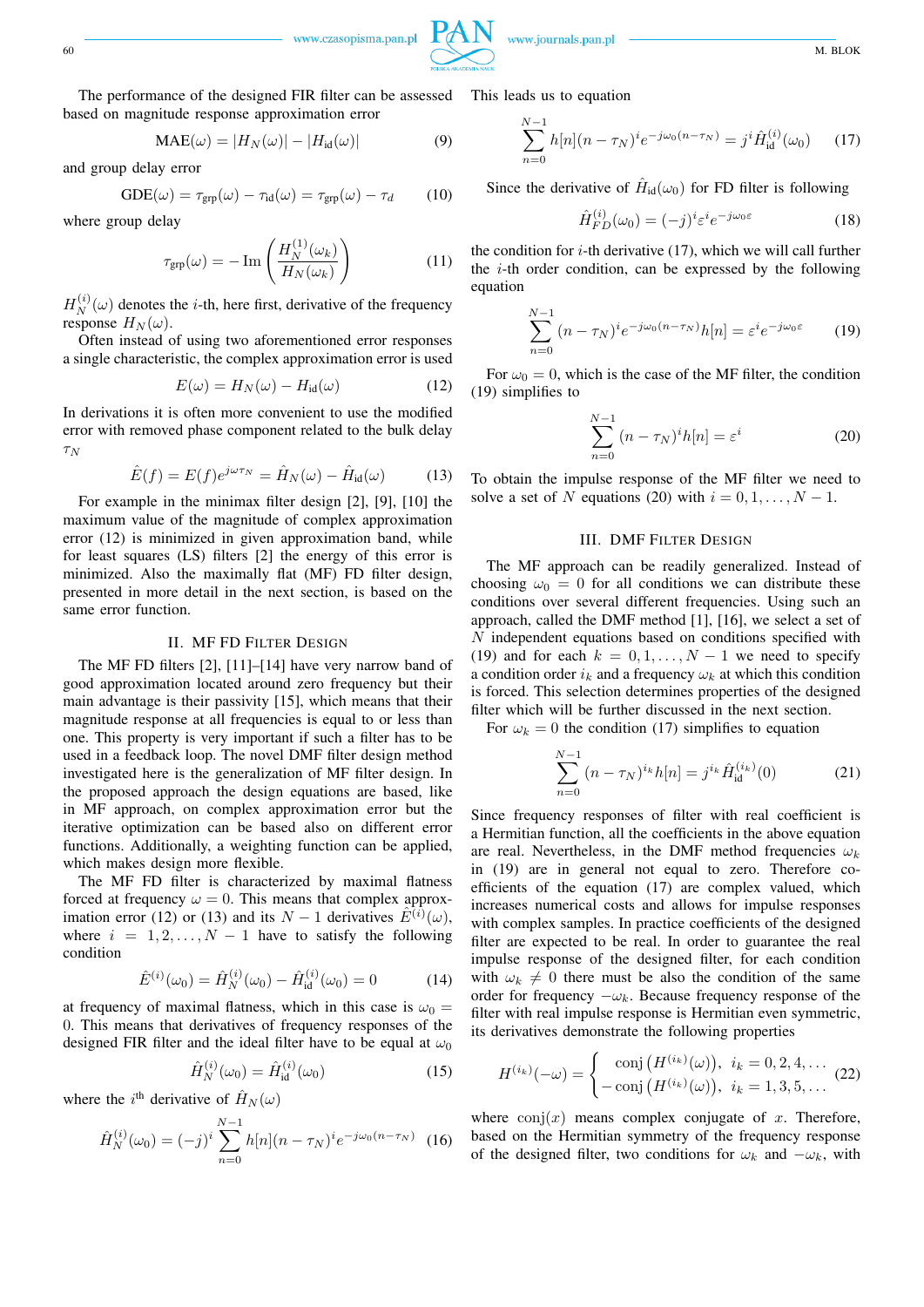www.czasopisma.pan.pl FIR FILTER DESIGN USING DISTRIBUTED MAXIMAL FLATNESS METHOD



www.journals.pan.pl

complex formulas (17) can be combined into two formulas with real coefficients

$$
\sum_{n=0}^{N-1} (n - \tau_N)^{i_k} \cos(\omega_k (n - \tau_N))h[n]
$$
\n
$$
= \frac{j^{i_k}}{2} \left( \hat{H}_{id}^{(i_k)}(-\omega_k) + \hat{H}_{id}^{(i_k)}(\omega_k) \right)
$$
\n
$$
= \begin{cases}\n(-1)^{i_k/2} \operatorname{Re} \left( H_{id}^{(i_k)}(\omega_k) \right), \ i_k = 0, 2, 4, \dots \\
(-1)^{\frac{i_k+1}{2}} \operatorname{Im} \left( H_{id}^{(i_k)}(\omega_k) \right), \ i_k = 1, 3, 5, \dots\n\end{cases}
$$
\n
$$
\sum_{n=0}^{N-1} (n - \tau_N)^{i_k} \sin(\omega_k (n - \tau_N))h[n]
$$
\n
$$
= \frac{j^{i_k-1}}{2} \left( \hat{H}_{id}^{(i_k)}(-\omega_k) - \hat{H}_{id}^{(i_k)}(\omega_k) \right)
$$
\n
$$
= \begin{cases}\n-(-1)^{i_k/2} \operatorname{Im} \left( H_{id}^{(i_k)}(\omega_k) \right), \ i_k = 0, 2, 4, \dots \\
(-1)^{\frac{i_k+1}{2}} \operatorname{Re} \left( H_{id}^{(i_k)}(\omega_k) \right), \ i_k = 1, 3, 5, \dots\n\end{cases}
$$

which in case of the FD filter take the following form

$$
\sum_{n=0}^{N-1} (n - \tau_N)^{i_k} \cos(\omega_k (n - \tau_N)) h[n] = \varepsilon^{i_k} \cos(\omega_k \varepsilon)
$$
 (24a)  

$$
\sum_{n=0}^{N-1} (n - \tau_N)^{i_k} \sin(\omega_k (n - \tau_N)) h[n] = \varepsilon^{i_k} \sin(\omega_k \varepsilon)
$$
 (24b)

Now, to specify the DMF filter design problem we simply need to select  $N$  linear equations. Alternatively, the design problem can be expressed using the following matrix equation

$$
\mathbf{Ph} = \mathbf{p} \tag{25}
$$

which can be transformed into the formula for impulse response of the FD filter

$$
\mathbf{h} = \mathbf{P}^{-1} \mathbf{p} \tag{26}
$$

where matrix  $\mathbf{P}^{-1}$  is the inverse of the square matrix P. Elements of matrix P together with vector p can be formed based on coefficients of the equation (16).

In case of FD filter for condition with  $\omega_k = 0$  the k-th row of matrix P has elements

$$
P_{i_k+1,n+1} = (n - \tau_N)^i_k; \quad n = 0, 1, \dots, N - 1 \tag{27}
$$

For  $\omega_k \neq 0$  and  $\omega_{k+1} = -\omega_k$  the k-th and  $k + 1$ -st rows of matrix P take the following form

$$
P_{i_k+1,n+1} = (n - \tau_N)^{i_k} \cos(\omega_k (n - \tau_N)) \tag{28a}
$$

$$
P_{i_k+2,n+1} = (n - \tau_N)^{i_{k+1}} \sin(\omega_k (n - \tau_N)) \quad (28b)
$$

Similarly for  $\omega_k = 0$  we obtain the following elements of vector p

$$
p_{1,i_k+1} = \varepsilon_k^i \tag{29}
$$

which corresponds to (27) and

$$
p_{1,i_k+1} = \varepsilon^{i_k} \quad \cos(\omega_k \varepsilon) \tag{30a}
$$

$$
p_{1,i_k+2} = \varepsilon^{i_{k+1}} \sin(\omega_k \varepsilon) \tag{30b}
$$

which corresponds to (28).

Let us notice that if we want to design a different filter the matrix  $P$  (or equivalently the left side of equations  $(23)$ ) does not change and only coefficients of the vector p have to be updated according to derivatives of the required ideal frequency response. Let us now consider determination of vector p for the differentiator and RC/SRRC filters.

In case of the differentiator only the first derivative is nonzero

$$
H_{\text{dif}}^{(i_k)}(\omega) = \begin{cases} j, & i_k = 1 \\ 0, & i_k = 2, 3, \dots \end{cases} \tag{31}
$$

This gives us from  $(23)$  a vector p with elements

$$
p_{1,i_k+1} = \begin{cases} 0 & \text{for } i_k = 0, 2, 3, \dots \\ -1 & \text{for } i_k = 1 \end{cases}
$$
 (32a)

$$
p_{1,i_k+2} = \begin{cases} -\omega_k & \text{for } i_k = 0\\ 0 & \text{for } i_k = 1, 2, \dots \end{cases}
$$
 (32b)

For the RC/SRRC filter the first and second derivative is following

$$
H_{\mathrm{RC}}^{(1)}(\omega) = \begin{cases} -\beta \sin\left(a\beta(\omega - \omega_{\mathrm{p}})\right) & \text{for} \quad \omega_{\mathrm{p}} < \omega < \omega_{\mathrm{s}} \\ 0 & \text{for} \quad 0 \le \omega \le \omega_{\mathrm{p}} \text{ and } \omega_{\mathrm{s}} \le \omega \le \pi \end{cases}
$$
(33a)

and

$$
H_{\mathrm{RC}}^{(2)}(\omega) = \begin{cases} -a\beta^2 \cos\left(a\beta(\omega - \omega_{\mathrm{p}})\right) & \text{for } \omega_{\mathrm{p}} < \omega < \omega_{\mathrm{s}}\\ 0 & \text{for } 0 \le \omega \le \omega_{\mathrm{p}} \text{ and } \omega_{\mathrm{s}} \le \omega \le \pi \end{cases}
$$
(33b)

where  $a = 1$  for RC filter and  $a = 2$  for SRRC filter.

This time vector p depends on frequency  $\omega_k$ . For  $\omega_k \in$  $[0, \omega_{p}]$  we obtain

$$
p_{1,i_k+1} = \begin{cases} 1 & \text{for } i_k = 0 \\ 0 & \text{for } i_k = 1, 2 \end{cases}
$$
 (34a)

$$
p_{1,i_k+2} = 0 \t\t(34b)
$$

while for  $\omega \in (\omega_{p}, \omega_{s})$ 

$$
p_{1,i_k+1} = \begin{cases} \cos^a(\beta(\omega_k - \omega_p)) & \text{for } i_k = 0\\ 0 & \text{for } i_k = 1\\ a\beta^2 \cos(a\beta(\omega_k - \omega_p)) & \text{for } i_k = 2 \end{cases}
$$
\n
$$
p_{1,i_k+2} = \begin{cases} 0 & \text{for } i_k = 0\\ \beta \sin(a\beta(\omega_k - c)) & \text{for } i_k = 1\\ 0 & \text{for } i_k = 2 \end{cases}
$$
\n(35b)

and finally for  $\omega_k \in [\omega_s, \pi]$ 

$$
p_{1,i_k+1} = 0 \qquad \text{and} \qquad p_{1,i_k+2} = 0 \tag{36}
$$

We have demonstrated in this section how the DMF method can be applied to the differentiator and RC/SRRC filters which are zero-phase filters, and to the FD filter with non-zero phase response. In some applications it might be more convenient to combine those two types of filters into one filter and design a special filter with a fractional delay. The DMF method allows us for direct design of such filters. To achieve this goal we only need to modify the zero-phase frequency response of the filter into which we want to introduce fractional delay (7). Next, we need to apply to such modified frequency response the same rules (23) in order to obtain vector p. The main difficulty of this procedure is the derivation of derivatives of  $H_{id, FD}(\omega)$ . However, to solve this problem we only need derivatives of components of  $H<sub>id, FD</sub>(\omega)$  which have been presented earlier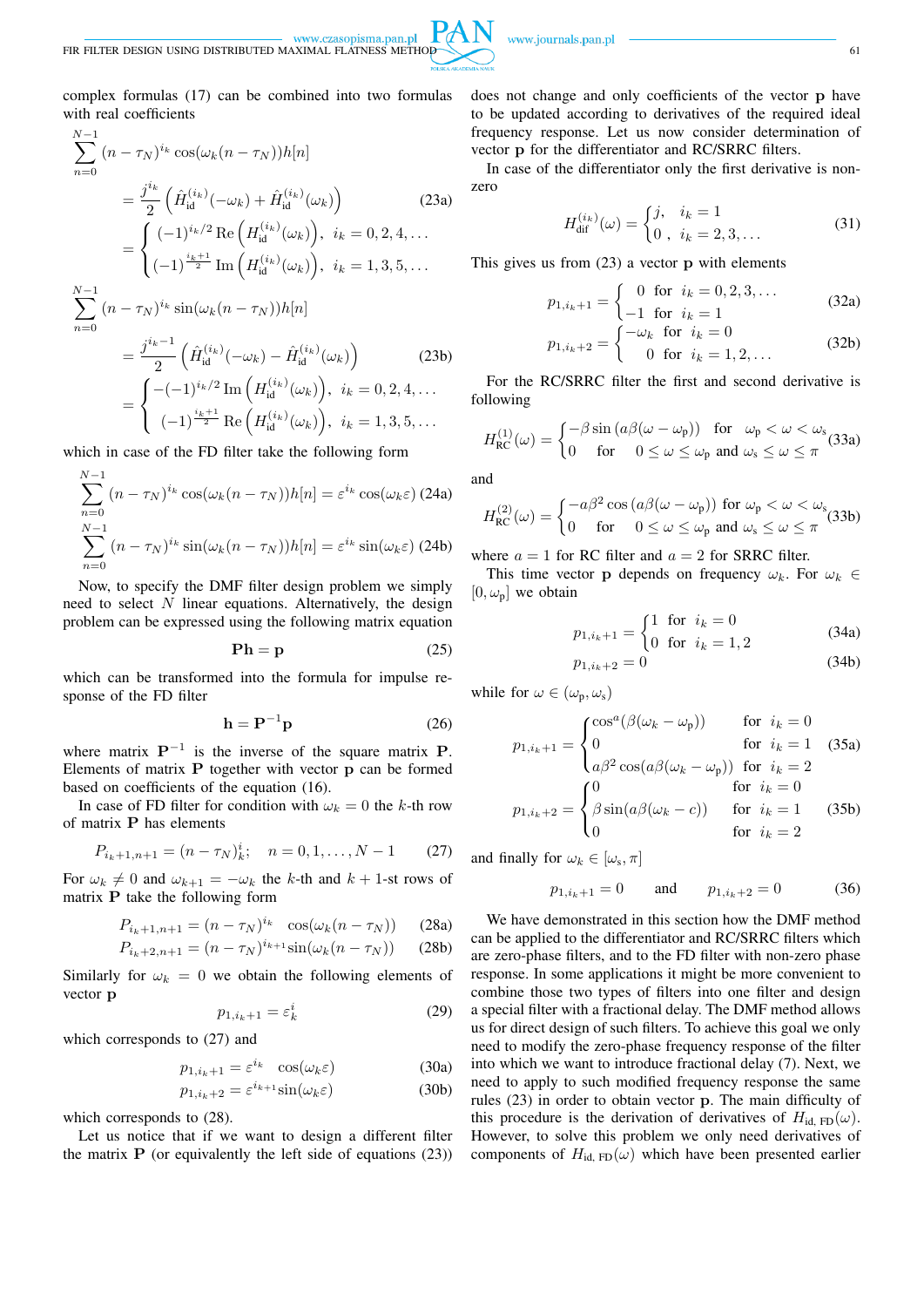

Fig. 1. Filter of the length  $N = 25$  with  $f_a = 0.4$  and  $\varepsilon = -0.25$  with minimized magnitude response error. The case with zero order condition at  $f = 0$  – dashed line and with first order condition at  $f = 0$  – solid line.

in this section. For example first and second derivative can be computed using the following formulae

$$
H_{\rm id, FD}^{(1)}(\omega) = H_{\rm id}^{(1)}(\omega) H_{\rm FD}(\omega) + H_{\rm id}(\omega) H_{\rm FD}^{(1)}(\omega) \quad (37)
$$

$$
H_{\rm id, FD}^{(2)}(\omega) = H_{\rm id}^{(2)}(\omega) H_{\rm FD}(\omega)
$$
  
+2H\_{\rm id}^{(1)}(\omega) H\_{\rm FD}^{(1)}(\omega) + H\_{\rm id}(\omega) H\_{\rm FD}^{(2)}(\omega) (38)

Let us notice, that in most practical design problems we would only need these two derivatives.

# IV. FD FILTER DESIGN WITH DMF

The classic MF method [2] is a special case of DMF approach with  $i_k = k$  and  $\omega_k = 0$ . In paper [16] two other special cases are presented. First with zero order conditions  $i_k = 0$  used for all N different frequencies  $\omega_k$  which allows for design of a nearly optimal minimax filter. The frequencies  $\omega_k$  must be placed at frequencies of local maxima of complex approximation error of the optimal minimax filter [16]. The second special case is the filter with passivity property like in case of MF filter but with user defined approximation band width. In [16] this case was limited only to filters of the even length N with the complex approximation error equiripple in the approximation band. This case was extended to all filter lengths in [1]. To obtain this solution the zero and second order condition must be placed at every second frequency of local maxima of the magnitude of the complex approximation error (12) of the optimal minimax filter [16]. These examples confirm a huge potential of the DMF approach which allows for design of filters of different type. However, the efficiency of the proposed approach depends on the selected set of the frequencies  $\omega_k$ , therefore the important part of the method is the iterative algorithm for determination of the optimal  $\omega_k$ frequencies.

Let us consider zero  $(i_k = 0)$  and first  $(i_k = 1)$  order conditions. With the zero order condition the approximation error  $E(\omega)$  at  $\omega_k$  is equal to zero. This means that at  $\omega = \omega_k$  the magnitude response  $|H_N(\omega)| = 1$ . The first order condition guaranties that the error  $E(\omega)$  has local extremum at  $\omega_k$ . If this local extremum is actually the local maximum then zero and first order conditions forced at the same frequency guarantee that around  $\omega = \omega_a$  the magnitude response is no greater than



Fig. 2. Filter of the length  $N = 25$  with  $\omega_a = 0.8\pi$  and  $\varepsilon = -0.25$  with minimized group delay error. The case with zero order condition at  $f = 0$ . dashed line and with first order condition at  $f = 0$  – solid line.

one. Additionally, the group delay (11) [16]

www.journals.pan.pl

$$
\tau(\omega_k) = -\operatorname{Im}\left(\frac{-j\tau_d H_{\text{id}}(\omega_k)}{H_{\text{id}}(\omega_k)}\right) = \tau_d \tag{39}
$$

which means that the group delay error at  $\omega = \omega_a$  is equal to zero.

Let us consider passive FD filters [1] which means that for each different  $\omega_k$  at least zero and first order conditions need to be satisfied

$$
\omega_k = \omega_{k+1}
$$
:  $i_k = 0$  and  $i_{k+1} = 1$  (40)

This condition is necessary but not sufficient. The actual passiveness of the filter depends on all  $N$  conditions selected for particular filter design.

In the paper [1] four cases, dependent on filter length N, which guarantee passive FD filter design at least for  $D = \text{round}((N - 1)/2)$  and  $d \in [-0.5, 0.5]$ , have been proposed. The simplest cases are for even length filters since we simply need to select  $N/2$  different frequencies  $\omega_k$  at which zero and first order conditions are forced (40). This gives as N linear equations. The difference between even  $N/2$ (length of filter divisible by 4) and odd  $N/2$  is that for the latter case, one of the frequencies  $\omega_k$  is placed at  $\omega = 0$ . The odd length cases are more problematic since we need to define the odd number of conditions. For even  $(N-1)/2$  we propose that at zero frequency  $\omega = 0$  only zero or first order condition is set and the other one is omitted. Which variant is better, the one with the zero order condition or with the first order condition, depends on particular design case. In Fig. 1 the group delay of designed filters is the same for both variants but the magnitude response error is smaller when the first order condition is forced at  $\omega = 0$ . We obtain a different situation when the magnitude response is minimized during design (Fig. 2). For first order condition the magnitude response error is again a bit smaller when compared to the filter with the zero order condition at  $\omega = 0$ . Nevertheless, this improvement results in significantly larger group delay error around  $\omega = 0$ . Finally, for  $(N-1)/2$  odd, apart from zero and first order conditions, the second order condition needs to be set at zero frequency.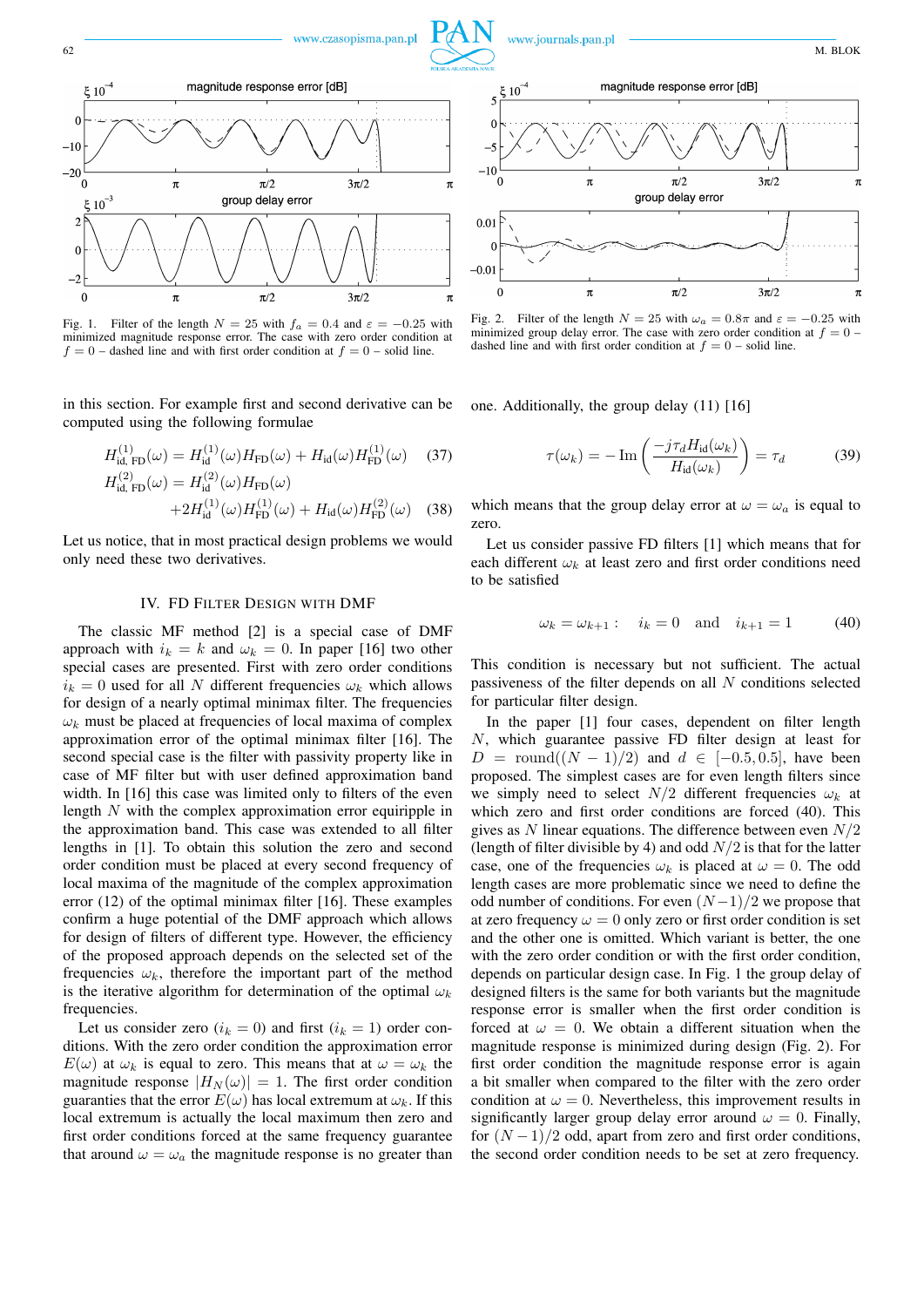www.czasopisma.pan.pl FIR FILTER DESIGN USING DISTRIBUTED MAXIMAL FLATNESS METHOP SETTING THE RELATION OF SALE OF SALE OF SALE OF SALE OF SALE OF SALE OF SALE OF SALE OF SALE OF SALE OF SALE OF SALE OF SALE OF SALE OF SALE OF SALE OF SALE OF SA



Fig. 3. Effects of manipulations on set of  $\omega_k$  for filter of length  $N = 12$  with  $\omega_a = 0.8\pi$  and  $\varepsilon = 0.25$ . First set of  $\omega_k$  marked with 'x', second with =  $0.8\pi$  and  $\varepsilon$  = 0.25. First set of  $\omega_k$  marked with 'x', second with  $^{\circ}$  o'.

# V. ITERATIVE SEARCH FOR OPTIMAL FREQUENCIES OF DMF CONDITIONS

In previous section we have presented the general concept of the MF conditions distribution over the approximation band of the designed filter which ensure passiveness of the filter. In practice a designed filter needs to fulfill additional conditions like minimization of magnitude response or group delay error in the desired approximation band. In order to achieve such a goal a proper set of frequencies  $\omega_k$  has to be found. In Fig. 3 frequency responses of two filters differing only in position of a single frequency point  $\omega_0$  are presented. With frequency point moved towards zero the interval  $[0, \omega_0]$  decreases and the interval  $[\omega_0, \omega_1]$  increases. This results in decrease of the error of all three frequency responses presented in Fig. 3 in the first interval, while the errors increase in the second interval. This property can be used in iterative search for optimum set of frequencies  $\omega_k$  with frequency responses presented in Fig. 3 selected as the error function. The three basic candidates for error function are magnitudes of (1) group delay error, (2) magnitude response error and (3) complex approximation error. Since the last two result in very similar designs, only first two will be presented in this paper. The designer can select different function but the basic criteria for error function is that the increase in distance between two consecutive frequency points  $\omega_k$  must result in increase of the maximum of the error function located between those two frequencies.

We propose the following recursive algorithm for  $\omega_k$  frequencies adjustment (Fig. 4) based on selected error function

- 1) select initial set of  $\omega_k$  frequencies for  $k = 1, \ldots, N$ , additionally including the edge frequencies of the approximation band  $\omega_0 = -\omega_a$  and  $\omega_{N+1} = \omega_a$  not related to any of conditions  $i_k$ , e.g. uniformly spread the frequency points over the approximation band  $[-\omega_a, \omega_a]$ ,
- 2) compute elements of matrix  $P$  and vector  $p(25)$ ,
- 3) compute the impulse response (26) and the corresponding error function,



www.journals.pan.pl

Fig. 4. Diagram of algorithm for searching the best frequencies  $\omega_k$  of DMF conditions.

- 4) if the obtained filter satisfies performance requirements stop the algorithm,
- 5) multiply error function by the weighting function  $W(\omega) > 0$  and find maxima of the weighted function  $e_k = \max_{\omega \in [\omega_{k-1}, \omega_k)} (W(\omega)E(\omega))$  for segments between each pair of consecutive frequencies  $\omega_k$ ,
- 6) change distance between each pair of consecutive frequencies  $\omega_k$  accordingly to weighted error maxima (41): move  $\omega_k$  frequencies farther apart for larger maximum and closer for smaller maximum ((42) and (43)),
- 7) begin next iteration starting from point 2.

To compute a set of new frequency points we need ordered frequencies  $\omega_k$  ( $\omega_k < \omega_{k+1}$  for  $k = 1, ..., N - 1$ ) and values of local maxima  $e_k$  of weighted error function. Using relative maximum errors

$$
\Delta e_k = (e_k - \min\{e_k\})/\max\{e_k\}, \quad k = 1, ..., N + 1 \tag{41}
$$

we propose the following formula for scaled frequencies

$$
\Delta \hat{\omega}_k = (1 - \Delta e_k^a / b)(\omega_k - \omega_{k-1})
$$
\n(42)

where parameters  $a$  and  $b$  determine the convergence rate and for FD filters  $a = 2$  and  $b = 10$  offer a good convergence rate and do not result in algorithm overdriving. Using (42) we can finally compute a set of new frequencies

$$
\hat{\omega}_k = \omega_a \left( 2 \frac{\sum_{i=0}^k \Delta \hat{\omega}_k}{\sum_{i=0}^N \Delta \hat{\omega}_k} - 1 \right) \tag{43}
$$

It is worth noting that for given set of conditions  $i_k$  and  $\omega_k$ the matrix  $P((27)$  and  $(28)$ ) is independent of the required net delay  $\varepsilon$ . Additionally, for FD filters the search for optimum set of  $\omega_k$  for different net delays  $\varepsilon$  with all other conditions unchanged leads to the same set of frequencies  $f_k$ . This means that just like in the case of minimax FD filter design [9], [10], [16] the inverse matrix  $\mathbf{P}^{-1}$  in (26) can be reused for different delays allowing for numerically efficient variable fractional delay (VFD) filter implementation.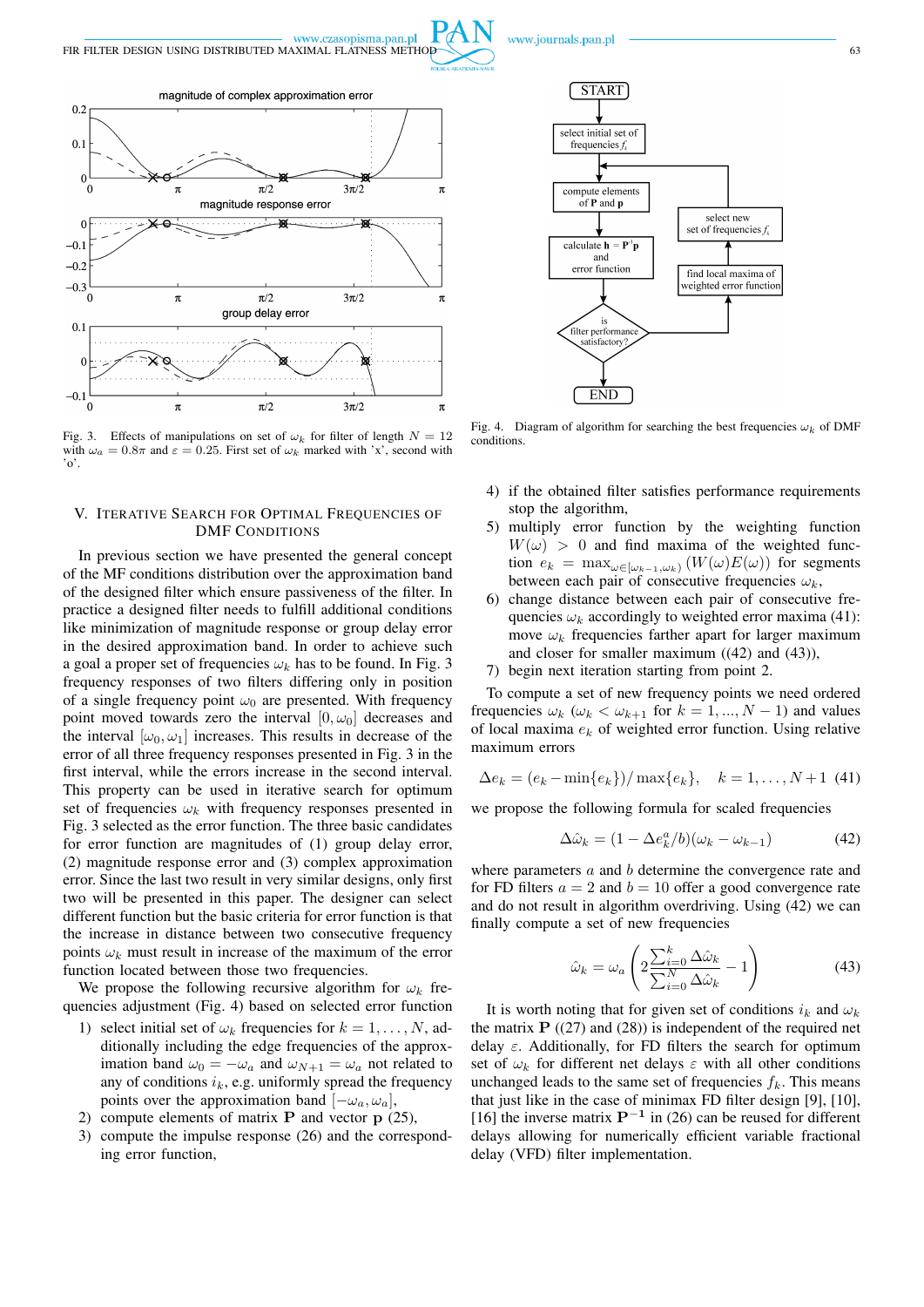



Fig. 5. FD filter of length  $N = 64$  with  $\omega_a = 0.9\pi$  and  $\varepsilon = 0.25$  designed with weighted magnitude response error used as the error function. Dashed lines present group delay error limits resulting from weighting function.



Fig. 6. FD filter of length  $N = 53$  with  $\omega_a = 0.9\pi$  and  $\varepsilon = -0.25$  designed with weighted magnitude of group delay error used as the error function. Dashed lines present group delay error limits resulting from weighting function.

## VI. DESIGN EXAMPLES

Figures 5 and 6 present two FD filters designed based on different error functions. As we can see both designed filters are passive, their magnitude response is no greater than one, in the whole frequency range. For the first filter the magnitude response was used as the error function, which results in equiripple magnitude response of the designed filter in each segment of weighting function. Such a filter has group delay with ripples increasing with frequency with smaller error for more strict magnitude response error weight. For the second filter the magnitude of group delay error was used as the error function. Also in this case conditions specified by the weighting function are met.

Figure 7 presents differentiators with non-zero fractional delay designed using the same procedure as FD filters. The first differentiator designed with only zero order conditions  $(i_k = 0)$  used, all at different frequencies. The second differentiator have been designed with pairs of zero and first order conditions forced at same frequency ( $i_k = 0$ ,  $i_{k+1} = 1$ and  $f_k = f_{k+1}$ ) just like in case of the passive FD filter. For the filter of odd length  $N$  this results in magnitude response error no greater than zero, which might be useful if the filter has to be used in feedback loop. Nevertheless, at the same time the magnitude of complex approximation error is worse by 3 dB in comparison to the first filter. It is worth noting that



Fig. 7. Differentiators of length  $N = 33$  with  $\omega_a = 0.9\pi$  and  $\varepsilon = -0.25$ designed with weighted magnitude response error used as the error function. Solid lines – the case with only zero order conditions  $(i_k = 0)$  and dashed lines – the case with zero and first order conditions  $(i_k = 0, 1)$ .

group delay error is the same for both filters. In both cases the weighting function linearly proportional to the frequency have been used, which for the differentiator results in constant relative error.

The same design procedure can also be used to design RC/SRRC filters with non-zero fractional delay. Figure 8 presents the example of such RC filter. The advantage of the proposed DMF method in case of RC/SRRC filter design is that the optimization can be performed in the whole frequency range including the transition band. This is important since the shape of frequency response in the transition band is important for Nyquist filters. As we can see in Fig. 8 the magnitude response error is smaller than or equal to zero in passband and transition band.

Let us notice that for both the differentiator and RC/SRRC filters the use of the group delay as the error function is difficult. This results from group delay error becoming very large around  $\omega = 0$  for differentiators of even length and at stopband for RC/SRRC filters. The design based on group delay error can be implemented but it requires algorithm modification in which a special care would be taken in the aforementioned regions. Another difficulty results from piecewise definition of RC/SRRC filter frequency response which means that derivatives of the error function are discontinuous. This affects algorithm convergence if the frequency  $f_k$  of the condition needs to cross such discontinuity. To solve this problem we can optimize frequencies  $f_k$  separately in each region and after reaching local optimum change a number of conditions in each region, moving points from regions with too low error to regions with too high error, and next repeating the optimization.

Finally, in Figs. 9 and 10 examples of the differentiator and SRRC VFD filters are presented. A single filter with arbitrary selected delay (here  $\varepsilon = 0.25$ ) was designed beforehand and later used with precomputed set of frequencies  $\omega_k$  and the inverted matrix  $\mathbf{P}^{-1}$  to design a family of filters with different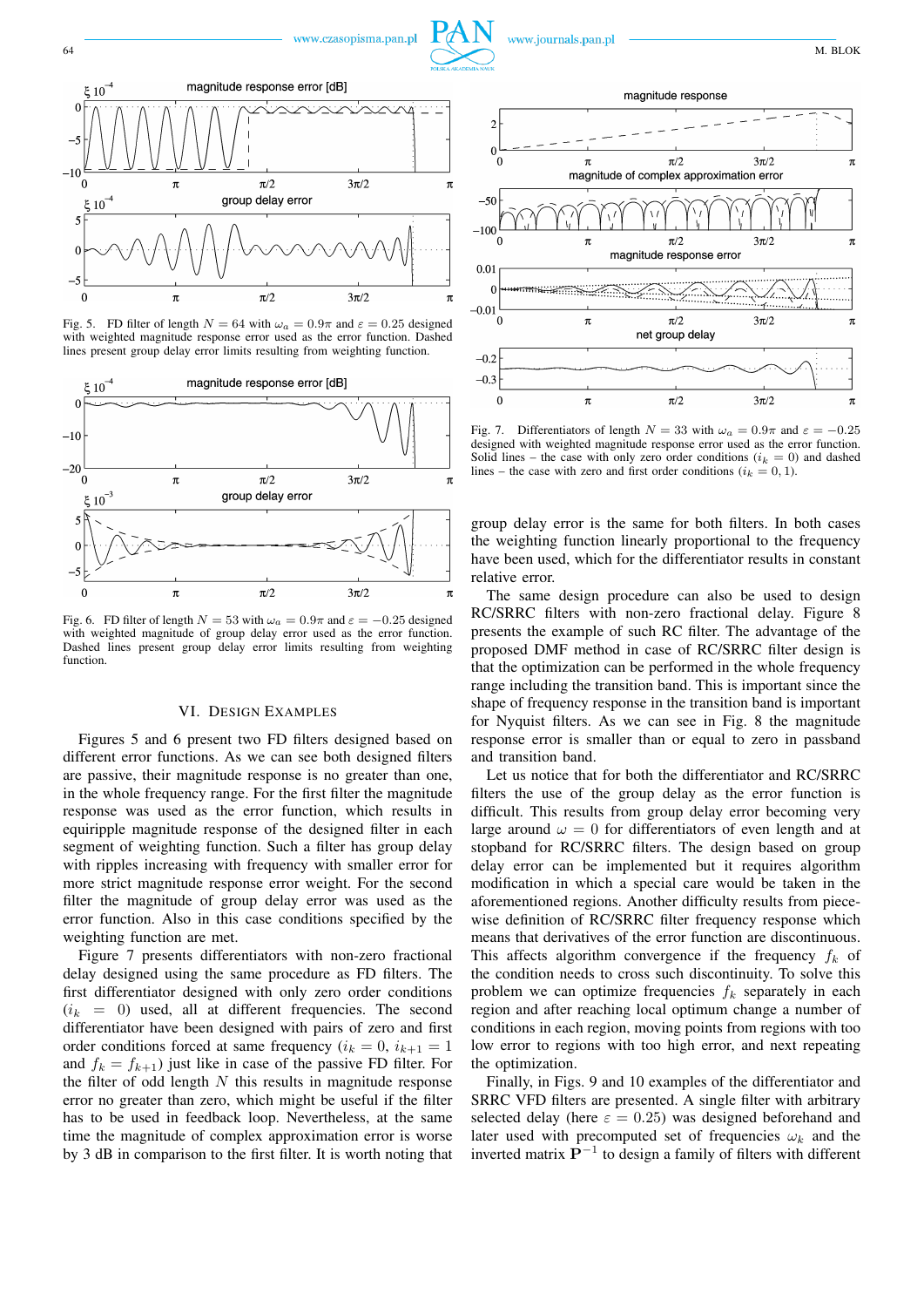www.czasopisma.pan.pl FIR FILTER DESIGN USING DISTRIBUTED MAXIMAL FLATNESS METHOD



Fig. 8. RC filter of length  $N = 94$ ,  $L = 3$ ,  $\alpha = 0.33$  and  $\varepsilon = -0.25$  with fullband optimization. Filter designed with weighted magnitude of complex approximation error used as the error function. Dashed lines represent error limits resulting from weighting function.



Fig. 9. Set of differentiators of length  $N = 33$  with  $\omega_a = 0.9\pi$  (Fig. 7) for seven net delays  $\varepsilon$  uniformly spread over the range  $[-0.5, 0.5]$ .

fractional delays. For the differentiator, similarly to the FD filter, the error decreases for fractional delay  $d$  close to zero. Also exactly like in case of VFD filters [1] using the same set of optimum frequencies of conditions  $f_k$  results in filters with the same properties (Fig. 9). For SRRC filter (Fig. 10) the optimum set of frequencies  $f_k$  slightly changes with the net delay  $\varepsilon$  which results in slight changes of properties of frequency response error, though the maximum error is similar for different fractional delays. Additionally, also in this case the magnitude response error in passband and transition band is no larger that zero for all delays.



www.journals.pan.pl

Fig. 10. Set of SRRC filters of length  $N = 178$ ,  $L = 3$ ,  $\alpha = 0.33$  with fullband optimization for seven net delays  $\varepsilon$  uniformly spread over the range  $[-0.5, 0.5]$ 

### VII. CONCLUSION

In this paper a filter design using DMF approach has been presented. The DMF method is the generalization of MF FD filter design procedure with conditions for the complex approximation error spread over the specified approximation band. We have demonstrated that with the proper selection of conditions designed FD filters are passive just like MF filters. The improvement over MF filters is that we can use the weighting function and the weighted error is optimized in the wider approximation band instead of best approximation only around  $\omega = 0$ . Additionally, since the set of optimal frequencies  $\omega_k$  is not dependent on fractional delay a passive VFD filter can be implemented with iterative search for  $\omega_k$  and matrix P inversion done beforehand. Additionally, it has been demonstrated that the same approach can be used to design other filters. Examples for the differentiator and RC/SRRC filters with fractional delay have been presented. Since the properties of the designed filter depend on the selection of conditions orders and their locations, further investigations are planed on improved search algorithm for optimal set of  $f_k$  frequencies for the differentiator and RC/SRRC filters, especially for the use with group delay error as the error function.

### **REFERENCES**

- [1] M. Blok, "Passive variable fractional delay filter design using distributed maximal flatness method," in *Proc. ICSES'2012*, 2012.
- [2] T. I. Laakso, V. Välimäki, M. Karjalainen, and U. K. Laine, "Splitting the unit delay — tools for fractional delay filter design," *IEEE Signal Processing Magazine*, vol. 13, no. 1, pp. 30–60, 1996.
- [3] E. Hermanowicz, *Special descrete-time filters and applications*. EXIT, 2005.
- [4] C.-C. Tseng, "Designs of fractional delay filter, Nyquist filter, lowpass filter and diamond-shaped filter," *Signal Process.*, vol. 87, pp. 584–601, 2007.
- [5] S.-C. Pei and Y. Lai, "Closed form variable fractional time delay using FFT," *IEEE Signal Process. Lett.*, vol. 19, no. 5, pp. 299–302, May 2012.